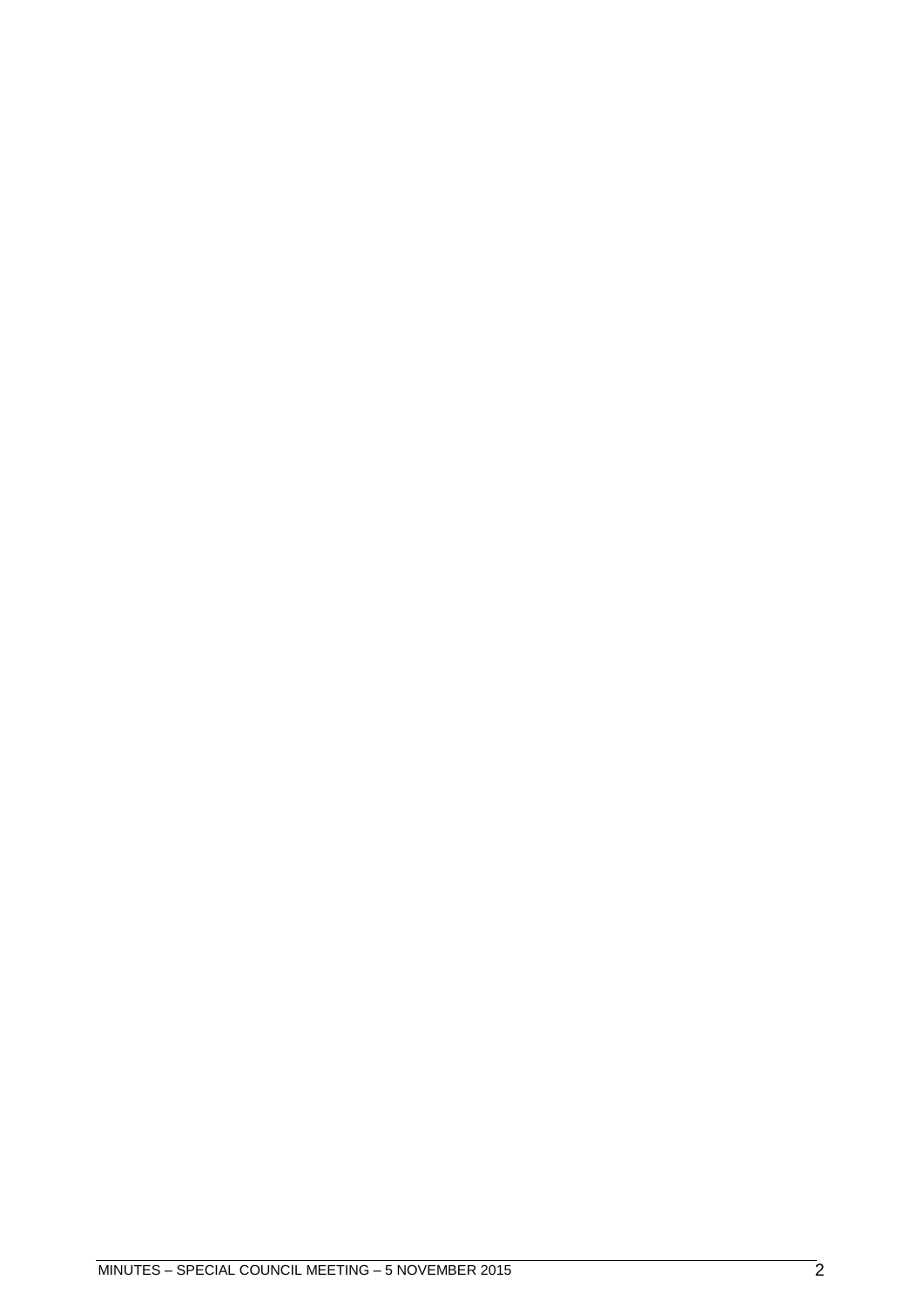## **Table of Contents**

| 1.               |       |                                                                    |  |  |
|------------------|-------|--------------------------------------------------------------------|--|--|
|                  | 1.1   |                                                                    |  |  |
|                  | 1.2   |                                                                    |  |  |
|                  | 1.3   |                                                                    |  |  |
|                  | 1.4   |                                                                    |  |  |
|                  | 1.5   |                                                                    |  |  |
|                  |       |                                                                    |  |  |
|                  |       |                                                                    |  |  |
| 2.               |       |                                                                    |  |  |
|                  | 2.1   |                                                                    |  |  |
|                  | 2.2   |                                                                    |  |  |
|                  | 2.3   |                                                                    |  |  |
|                  | 2.4   |                                                                    |  |  |
|                  | 2.5   |                                                                    |  |  |
|                  | 2.6   |                                                                    |  |  |
| 3.               |       | RESPONSE TO PREVIOUS PUBLIC QUESTIONS TAKEN ON NOTICE  6           |  |  |
|                  | 3.1   |                                                                    |  |  |
|                  |       |                                                                    |  |  |
| $\overline{4}$ . |       |                                                                    |  |  |
|                  |       |                                                                    |  |  |
| 5.               |       |                                                                    |  |  |
|                  |       |                                                                    |  |  |
| 6.               |       |                                                                    |  |  |
| 7.               |       |                                                                    |  |  |
|                  |       |                                                                    |  |  |
| 8.               |       | ANNOUNCEMENTS BY PRESIDING MEMBER WITHOUT DISCUSSION7              |  |  |
| 9.               |       |                                                                    |  |  |
|                  | 9.6.1 |                                                                    |  |  |
|                  | 9.6.2 | Recruitment of the Chief Executive Officer and Appropriate Interim |  |  |
|                  |       |                                                                    |  |  |
|                  | 9.6.3 |                                                                    |  |  |
|                  |       |                                                                    |  |  |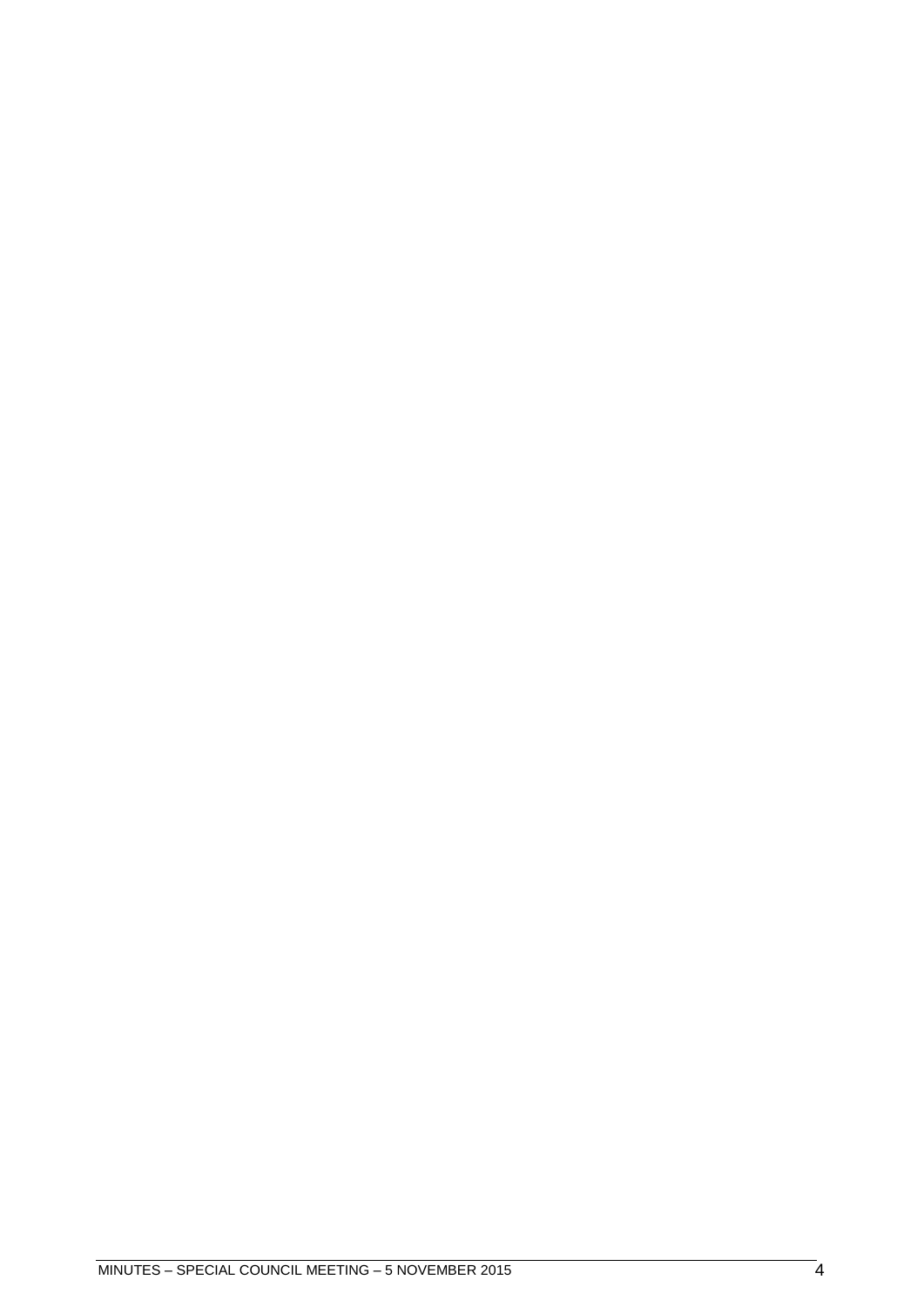

## SHIRE OF YORK

#### THE SPECIAL MEETING OF THE COUNCIL HELD ON THURSDAY, 5TH NOVEMBER, 2015, COMMENCING AT 5.10PM IN COUNCIL CHAMBERS, YORK TOWN HALL, YORK

The York Shire Council acknowledges the traditional owners of the land on which this meeting will be held.

#### <span id="page-4-0"></span>**1. OPENING**

- <span id="page-4-1"></span>1.1 Declaration of Opening *Cr David Wallace, Shire President, declared the meeting open at 5.10pm.*
- <span id="page-4-2"></span>1.2 Disclaimer The Shire President advised the following:

*"I wish to draw attention to the Disclaimer Notice contained within the agenda document and advise members of the public that any decisions made at the meeting today, can be revoked, pursuant to the Local Government Act 1995.* 

*Therefore members of the public should not rely on any decisions until formal notification in writing by Council has been received. Any plans or documents in agendas and minutes may be subject to copyright. The express permission of the copyright owner must be obtained before copying any copyright material."*

<span id="page-4-3"></span>1.3 Standing Orders Clause 3.2 – Order of Business

Motion Not Put

- <span id="page-4-4"></span>1.4 Announcement of Visitors *Ms Davina Hunter, WALGA*
- <span id="page-4-6"></span><span id="page-4-5"></span>1.5 Declarations of Interest that Might Cause a Conflict

#### **Financial Interests**

*Mr Mark Dacombe, Item 9.6.2 – Recruitment of the Chief Executive Officer and Appropriate Interim Arrangements – Financial Interest*

<span id="page-4-7"></span>**Disclosure of Interest that May Affect Impartiality** *Nil*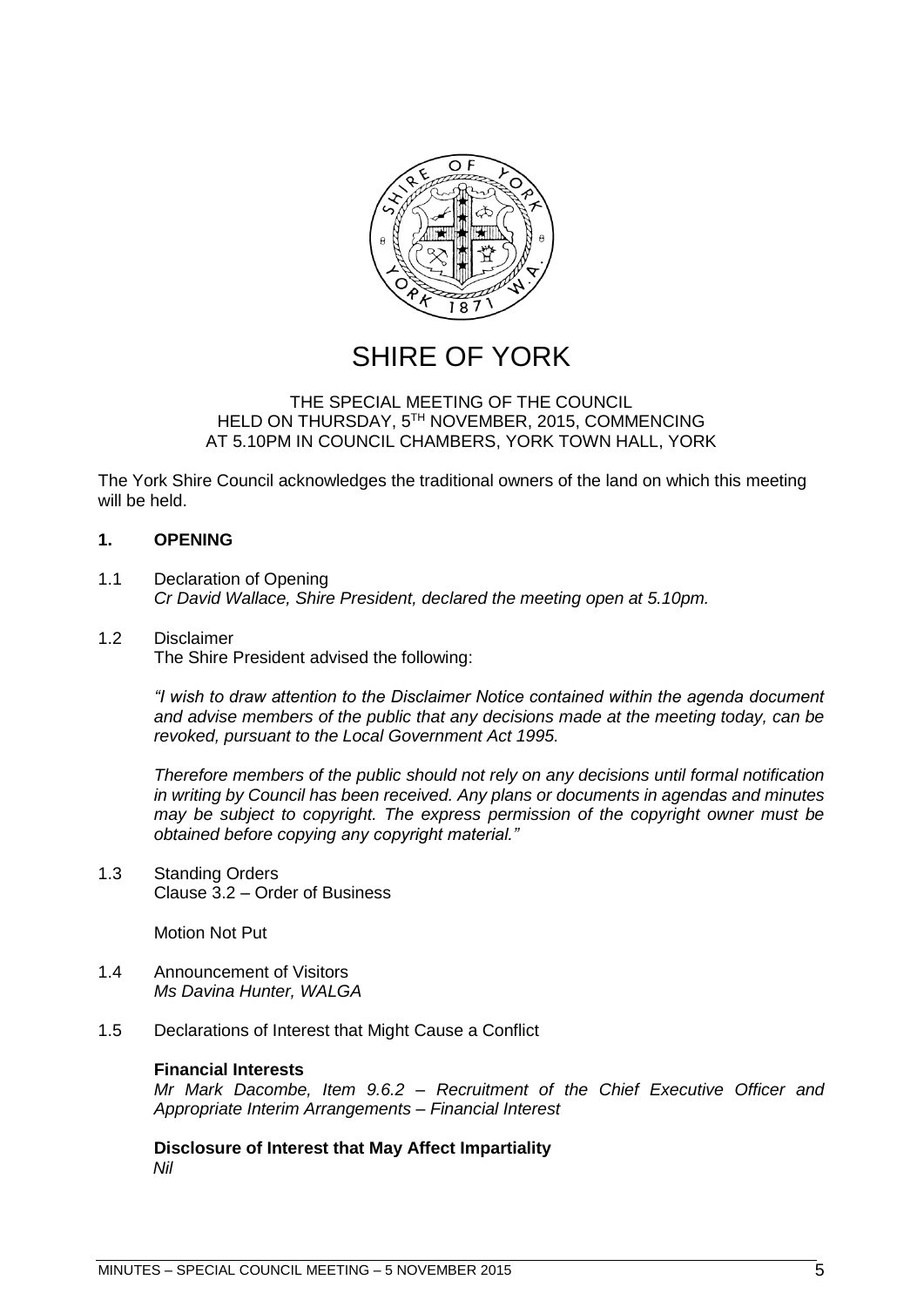#### <span id="page-5-0"></span>**2. ATTENDANCE**

#### <span id="page-5-1"></span>2.1 Members

*Cr David Wallace, Shire President; Cr Denese Smythe, Deputy Shire President; Cr Heather Saint, Cr Pam Heaton, Cr Jane Ferro, Cr Trevor Randell*

<span id="page-5-2"></span>2.2 Mentoring/Monitoring Panel *Ms Jenni Law, Department of Local Government & Communities*

#### <span id="page-5-3"></span>2.3 Staff

*Graeme Simpson, Acting Chief Executive Officer; Mark Dacombe, Governance – Consultant, Director of Localise;* 

- <span id="page-5-4"></span>2.4 Apologies *Nil*
- <span id="page-5-5"></span>2.5 Leave of Absence Previously Approved *Nil*
- <span id="page-5-6"></span>2.6 Number of People in Gallery at Commencement of Meeting *There were nil people in the Gallery at the commencement of the meeting*

#### <span id="page-5-7"></span>**3. RESPONSE TO PREVIOUS PUBLIC QUESTIONS TAKEN ON NOTICE**

<span id="page-5-8"></span>3.1 Previous Public Questions Taken on Notice Nil

#### <span id="page-5-9"></span>**4. PUBLIC QUESTION TIME**

*The Presiding Member to read the following statement in full at the commencement of Pubic Question Time:*

#### **Statement by the Presiding Member at the Opening of Public Question Time at Ordinary and Special Council Meetings**

"Public Question Time is provided for under the provisions of Section 5.24 of the Local Government Act and the Local Government (Administration) Regulations 1996.

To provide equal opportunity for people to ask questions a limit of two (2) questions per person per time will be applied. If there is time available in Public Question Time people may be given the opportunity to ask a further two (2) questions at a time.

#### **Procedures**

- Questions submitted in writing prior to the meeting will be dealt with initially.
- Questions from the floor will be taken in the order recorded in a register.
- Statements, opinions and attachments will not be recorded in the minutes.
- Questions requiring research will be taken on notice and a response will be prepared in a reasonable timeframe. The original questions and the response will be included in the Agenda and Minutes of the next Ordinary Council meeting.
- Questions may be deemed inappropriate because they contain defamatory remarks or offensive language, they question the competency of elected members or staff, they relate to the personal affairs of elected members or staff, they relate to legal processes and confidential matters or they have been responded to previously and these will not be accepted or recorded in the Minutes.
- The minutes may only record a summary of the question asked and the response given.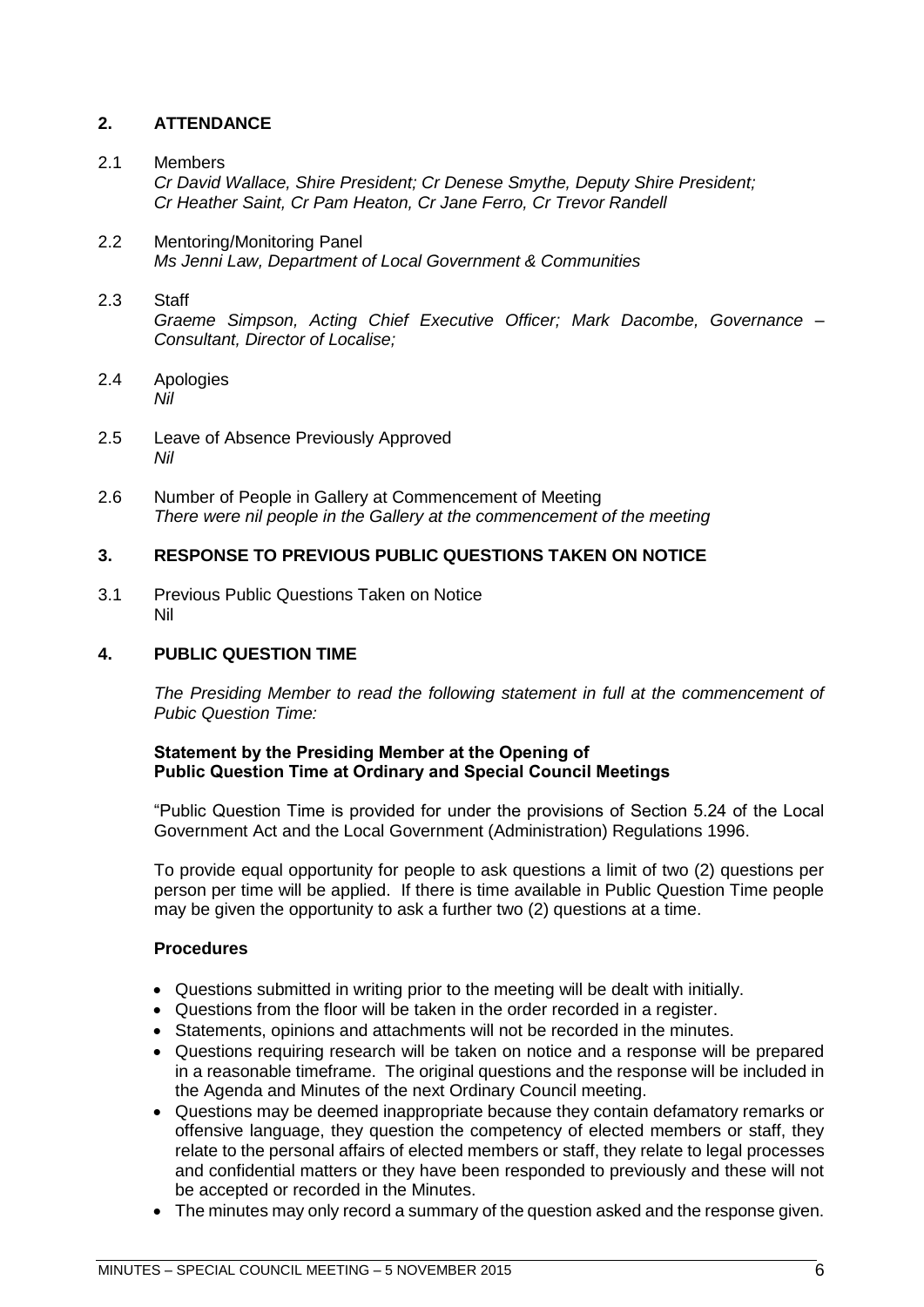- Where possible questions asked should be submitted in writing at the completion of question time or at the end of the meeting.
- At Special Council Meetings questions must relate to the items on the Agenda.
- Shire of York guidelines for Public Question Time are included on the meeting agenda."

#### **PRESIDING OFFICER**

21 October 2013

<span id="page-6-0"></span>4.1 Written Questions – Current Agenda

As there was no-one in the Gallery, Public Question Time did not take place.

- <span id="page-6-1"></span>**5. APPLICATIONS FOR LEAVE OF ABSENCE**  *Nil*
- <span id="page-6-2"></span>**6. PETITIONS / PRESENTATIONS / DEPUTATIONS** *Nil*
- <span id="page-6-3"></span>**7. CONFIRMATION OF MINUTES OF PREVIOUS MEETINGS**  *Nil*
- <span id="page-6-4"></span>**8. ANNOUNCEMENTS BY PRESIDING MEMBER WITHOUT DISCUSSION** *Nil*
- <span id="page-6-5"></span>**9. OFFICER'S REPORTS**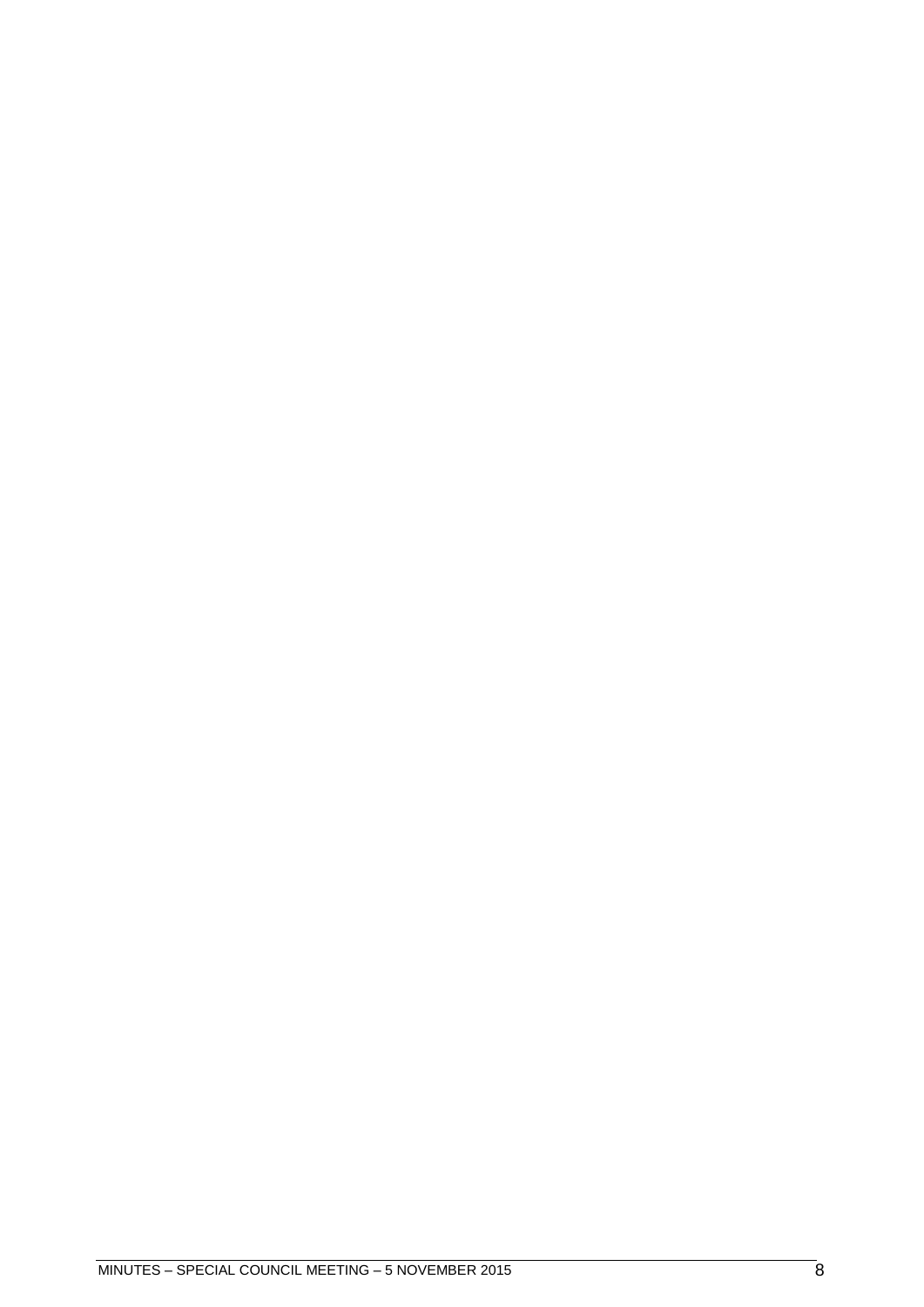#### **9. OFFICER'S REPORTS**

**9.6 CONFIDENITAL REPORTS**

<span id="page-8-0"></span>**9.6.1 Close the Meeting**

**FILE NO: COUNCIL DATE: 5 November 2015 REPORT DATE: 5 November 2015 LOCATION/ADDRESS: N/A APPLICANT: N/A**

REPORT APPROVED BY THE A/CEO: Graeme Simpson

#### **Summary:**

The Shire President to close the meeting to discuss the recruitment of the Chief Executive Officer and appropriate interim arrangements and to take any required actions.

#### **Statutory Environment:**

Local Government Act 1995 – Part 5 – Division 2 – Section 5.23:

- *(2) If a meeting is being held by a council or by a committee referred to in subsection (1)(b), the council or committee may close to members of the public the meeting, or part of the meeting, if the meeting or the part of the meeting deals with any of the following —*
	- *(a) a matter affecting an employee or employees*

| <b>Voting Requirements:</b>        |     |  |  |  |
|------------------------------------|-----|--|--|--|
| <b>Absolute Majority Required:</b> | Yes |  |  |  |

**RESOLUTION 011115**

**Moved: Cr Randell Seconded: Cr Saint**

*"That Council:*

*Close the meeting to members of the public and the press to deal with:*

*A matter affecting employees."*

*CARRIED: 6/0*

Note to this Item: The doors were Closed at 5.14pm

| <b>RESOLUTION</b><br>021115                                             |                    |  |  |
|-------------------------------------------------------------------------|--------------------|--|--|
| <b>Moved: Cr Smythe</b>                                                 | Seconded: Cr Ferro |  |  |
| "That Council:                                                          |                    |  |  |
| Suspend Standing Orders Clause 9.5 - Limitation of Number of Speeches." |                    |  |  |

*CARRIED: 6/0*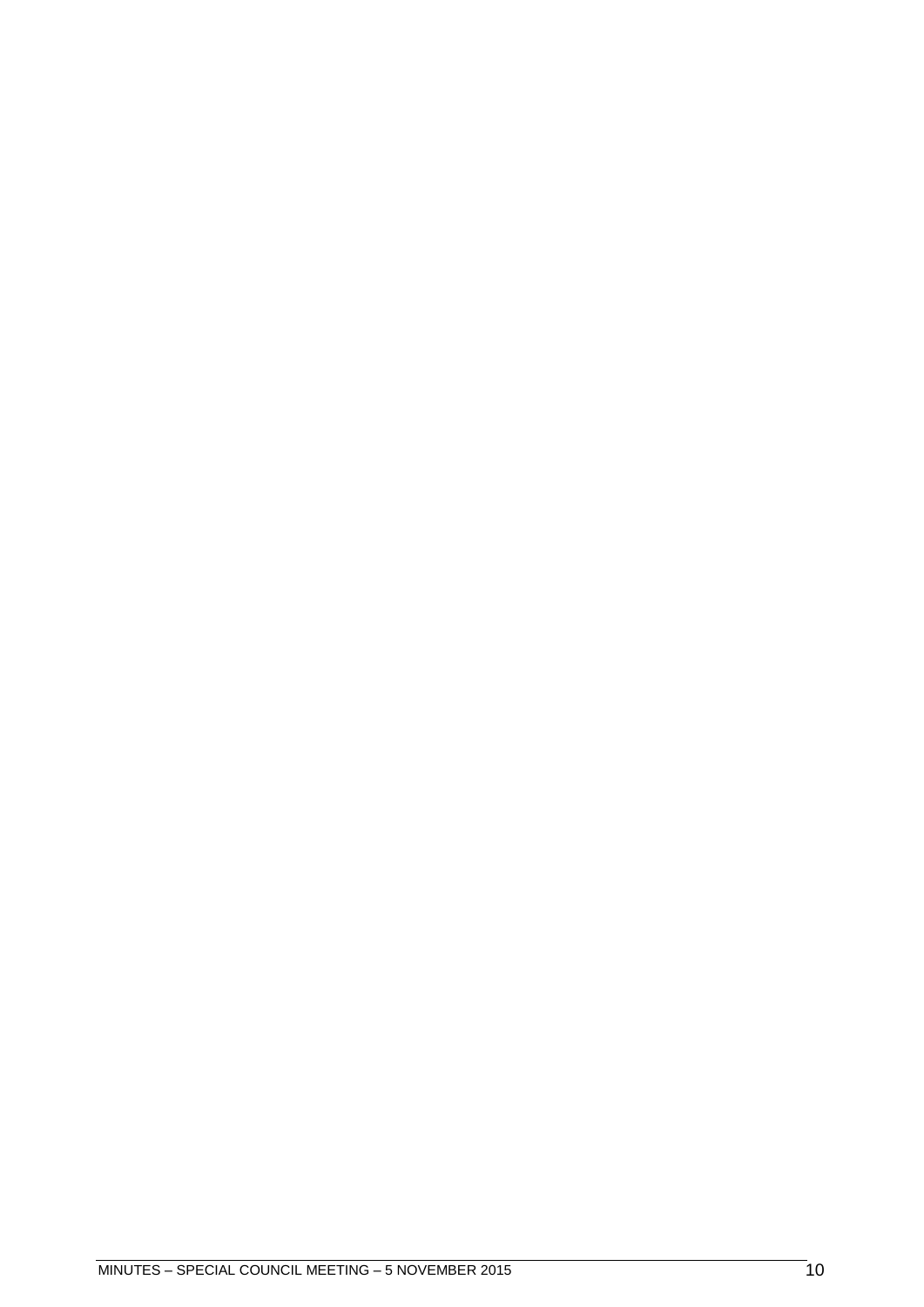#### **9. OFFICER'S REPORTS**

#### **9.6 CONFIDENTIAL REPORTS**

**Disclosure of Interest:** *Mr Mark Dacombe, Governance Advisor – Financial Interest Mr Mark Dacombe advised he was the prospective appointee as Acting Chief Executive Officer*

#### <span id="page-10-0"></span>**9.6.2 Recruitment of the Chief Executive Officer and Appropriate Interim Arrangements**

| FILE NU:                                     |                                     |
|----------------------------------------------|-------------------------------------|
| <b>COUNCIL DATE:</b>                         | 5 November 2015                     |
| <b>REPORT DATE:</b>                          | 5 November 2015                     |
| <b>LOCATION/ADDRESS:</b>                     | <b>Shire of York</b>                |
| <b>APPLICANT:</b>                            | <b>G K Simpson, A/CEO</b>           |
| <b>SENIOR OFFICER:</b>                       | <b>G K Simpson, A/CEO</b>           |
| <b>REPORTING OFFICER:</b>                    | <b>G K Simpson, A/CEO</b>           |
| <b>DISCLOSURE OF INTEREST:</b>               | Mr Mark Dacombe, Governance Advisor |
| <b>APPENDICES:</b>                           | <b>Nil</b>                          |
| <b>DOCUMENTS TABLED:</b>                     | <b>Nil</b>                          |
| REPORT APPROVED BY THE A/CEO: Graeme Simpson |                                     |

*Mr Mark Dacombe declared a Financial Interest and left the room at 5.17pm*

**RESOLUTION 031115**

**FILE NO:**

**Moved: Cr Smythe Seconded: Cr Saint** 

*"That Council:*

*Terminate the employment of Mr G K Simpson as Acting Chief Executive Officer effective from the close of business on Friday, 13th November, 2015.*

*Mr Simpson remain in the employ of the Shire of York until 20th November, 2015 to allow for a smooth transition in the role of Chief Executive Officer."*

*CARRIED: 6/0*

#### **RESOLUTION 041115**

**Moved: Cr Ferro Seconded: Cr Randell**

*"That Council:*

*Being satisfied that he is a suitably qualified person appoint Mr Mark Dacombe to the position of Acting Chief Executive Officer commencing 16th November, 2015 for a term up to 5 months."*

*CARRIED: 6/0*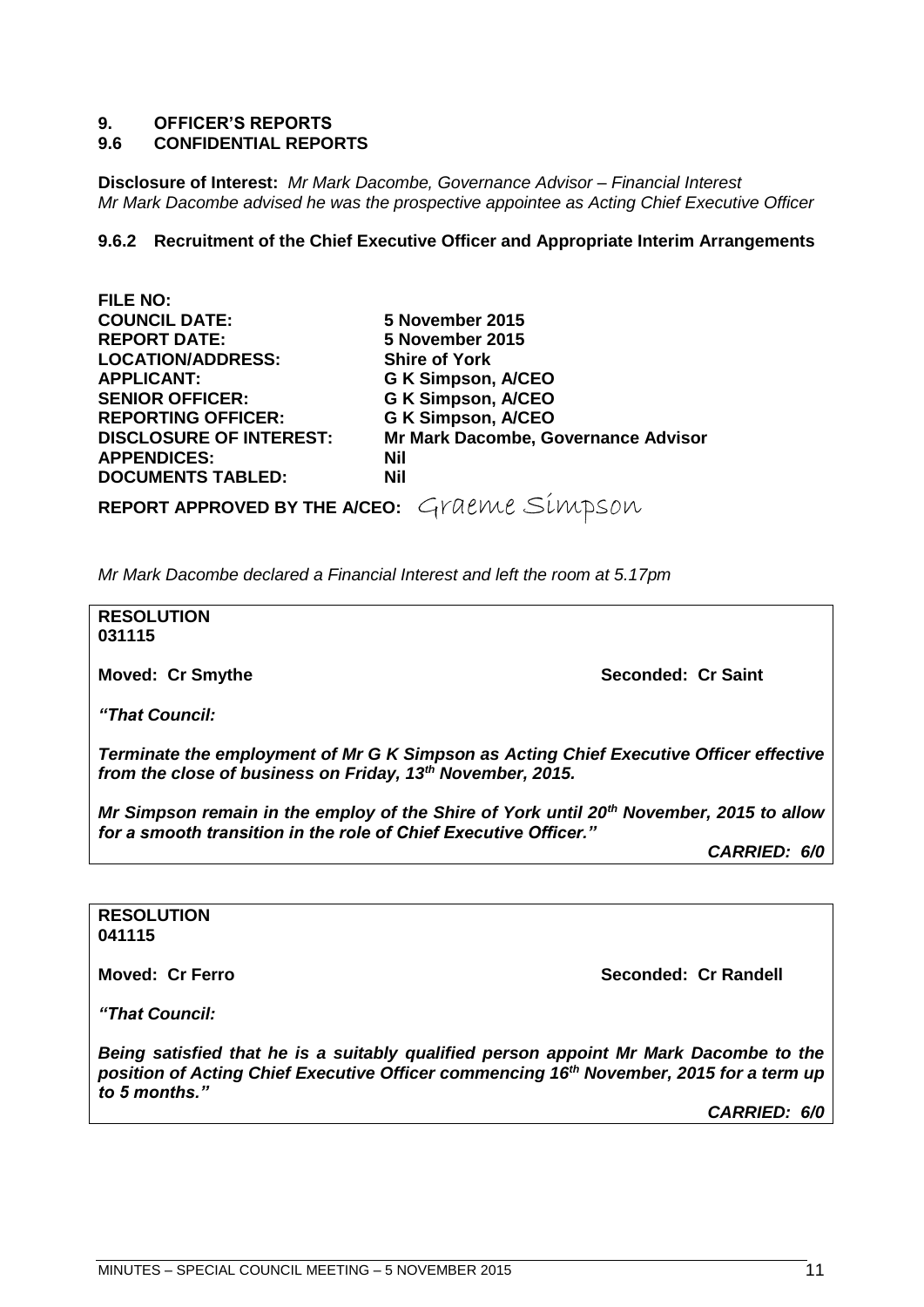**RESOLUTION 051115**

**Moved: Cr Saint Seconded: Cr Heaton**

*"That Council:*

*Approve the contract between the Shire of York and Mr Mark Dacombe as circulated to the Special Meeting of Council on Thursday, 5th November, 2015 subject to the changes made to Clauses 3.3, 5.2, 5.3 and 7a for the total reward package of \$243,781 per annum and with the inclusion of the, to be negotiated, Position Description and Key Result Areas."*

*CARRIED: 6/0*

*NB: The draft Contract document is commercially sensitive and the WA Local Government Association representative collected all copies after the passing of this Resolution.*

**RESOLUTION 061115 Moved: Cr Smythe Seconded: Cr Heaton** *"That Council: Resume Standing Orders Clause 9.5 – Limitation of Number of Speeches."*

*CARRIED: 6/0*

*Mr Mark Dacombe returned to the room at 7.07pm*